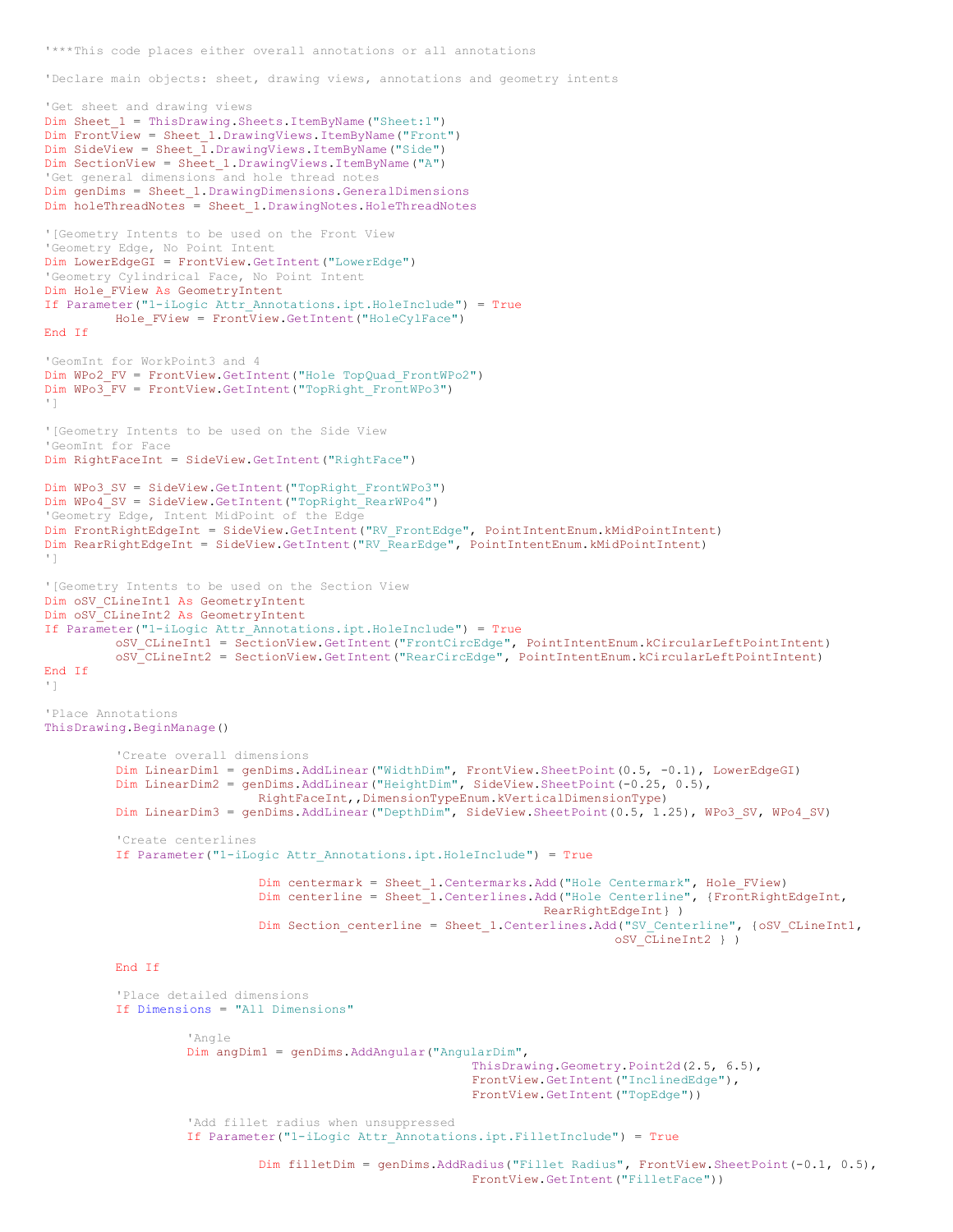## End If

'Add hole note and dimensions when unsuppressed If Parameter("1-iLogic Attr\_Annotations.ipt.HoleInclude") = True

> Dim holeNotePt1 = FrontView.SheetPoint(.7,1.1) Dim holeNote1 = holeThreadNotes.Add("Hole Note 1", holeNotePt1, Hole\_FView) 'Horizontal location of the hole Dim HoleHorizLoc = genDims.AddLinear("Hole Horiz Loc", FrontView.SheetPoint(0.75, 1.16), WPo2 FV, WPo3 FV, DimensionTypeEnum.kHorizontalDimensionType)

End If

End If

ThisDrawing.EndManage()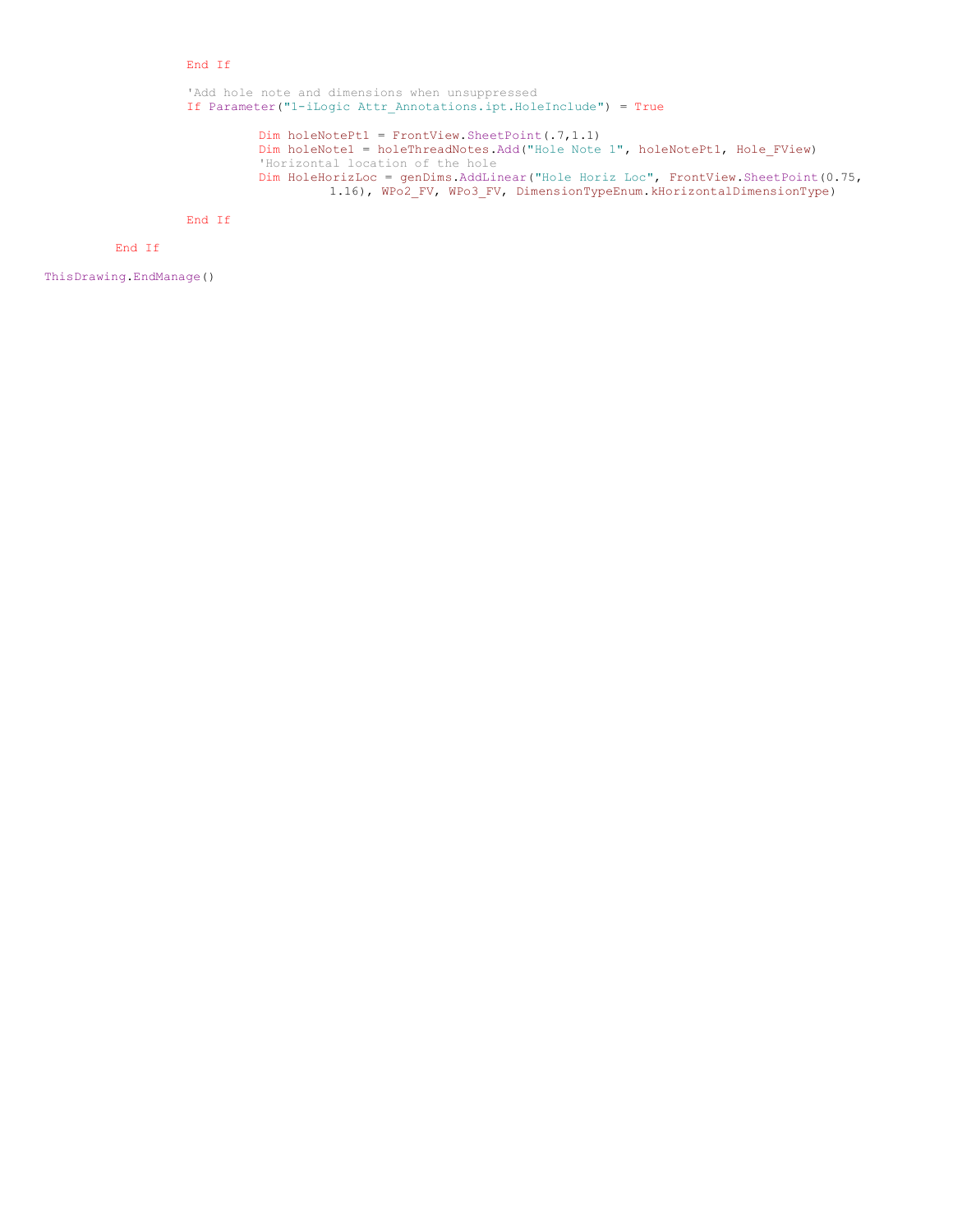'\*\*\*This code creates an attribute on the top face

'Get the part document Dim oDoc As PartDocument = ThisApplication.ActiveDocument 'Get the first extrusion Dim oExt As ExtrudeFeature = oDoc.ComponentDefinition.Features(1) 'Get the end faces (There is only one) Dim oEndFaces As Faces = oExt.EndFaces Dim oEndFace As Face = oEndFaces(1)

'Define an attribute set Dim oAttSet As AttributeSet = oEndFace.AttributeSets.Add("General") 'Define an attribute name and value Dim oAtt As Attribute = oAttSet.Add("Name", kStringType, "Top Face")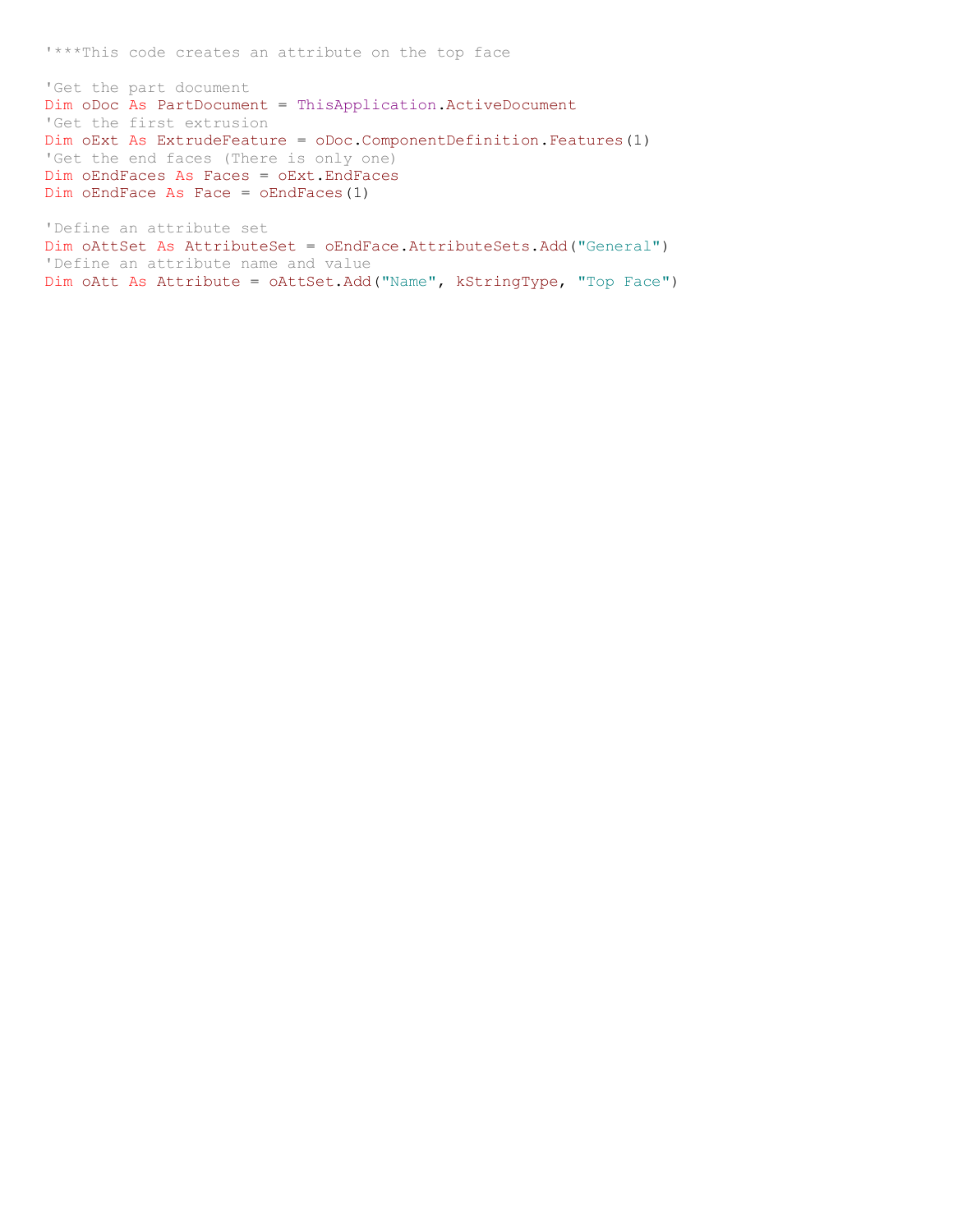'\*\*\*This code places a dimension '\*\*\*It returns drawing curves by finding geometry entities (face and edge) with specific attributes 'Gets main objects: document, sheet and drawing views Dim oTG As TransientGeometry = ThisApplication.TransientGeometry Dim oDoc As DrawingDocument = ThisApplication.ActiveDocument Dim oSheet As Sheet = oDoc.Sheets(1) Dim oViews As DrawingViews = oSheet.DrawingViews Dim oFrontView As DrawingView = oViews(1) Dim oSideView As DrawingView = oViews(3) 'Get the referenced model and its occurrences Dim  $OASSyModel$  As AssemblyDocument = oFrontView.ReferencedDocumentDescriptor.ReferencedDocument Dim oAssyOccs As ComponentOccurrences = oAssyModel.ComponentDefinition.Occurrences Dim oSliderOcc As ComponentOccurrence = oAssyOccs.ItemByName("Slider") Dim oLowerCapOcc As ComponentOccurrence = oAssyOccs.ItemByName("Lower Cap") Dim oSliderDoc As PartDocument = oSliderOcc.Definition.Document Dim oCapDoc As PartDocument = oLowerCapOcc.Definition.Document 'Declares an object collection and drawing curves Dim oObjs As ObjectCollection Dim oDrawingCurves As DrawingCurvesEnumerator 'Finds a named face of a part oObjs = oAssyModel.AttributeManager.FindObjects("General", "Name", "Slider Lower Face") Dim oSlideFace As Face = oObjs.Item(1) 'Proxy of the Lower Cap Edge to get the representation in the Assembly Level Dim oSlideFaceProxy As FaceProxy oSliderOcc.CreateGeometryProxy(oSlideFace, oSlideFaceProxy) 'Gets the drawing curve that represents the face on the side view oDrawingCurves = oSideView.DrawingCurves(oSlideFaceProxy) Dim oSliderLowerCurve As DrawingCurve = oDrawingCurves(1) 'Creates a geometry intent object to attach the annotation Dim oUpperCurveGI As GeometryIntent = oSheet.CreateGeometryIntent(oSliderLowerCurve, 0.5) 'Finds a named edge of a part oObjs = oCapDoc.AttributeManager.FindObjects("General", "Name", "Cap Lower Edge") Dim oLCapEdge As Edge = oObjs.Item(1) 'Proxy of the Lower Cap Edge to get the representation in the Assembly Level Dim oLCapEdgeProxy As EdgeProxy oLowerCapOcc.CreateGeometryProxy(oLCapEdge, oLCapEdgeProxy) 'Gets the drawing curve that represents the edge on the side view oDrawingCurves = oSideView.DrawingCurves(oLCapEdgeProxy) Dim oCapLowerCurve As DrawingCurve = oDrawingCurves(1) 'Creates a geometry intent object to attach the annotation Dim oLowerCurveGI As GeometryIntent = oSheet.CreateGeometryIntent(oCapLowerCurve) 'Creates the point to place the linear dimension and the linear dimension Dim oDWGDims As DrawingDimensions = oSheet.DrawingDimensions Dim oGenDims As GeneralDimensions = oDWGDims.GeneralDimensions Dim oSliderPos As Point2d = oTG.CreatePoint2d(oSideView.Position.X + oSideView.Width / 2 + 2,

(oSideView.Position.Y - oSideView.Height/2 + (oSliderLowerCurve.EndPoint.Y - oCapLowerCurve.EndPoint.Y) / 2))

Call oGenDims.AddLinear(oSliderPos, oUpperCurveGI, oLowerCurveGI, kVerticalDimensionType)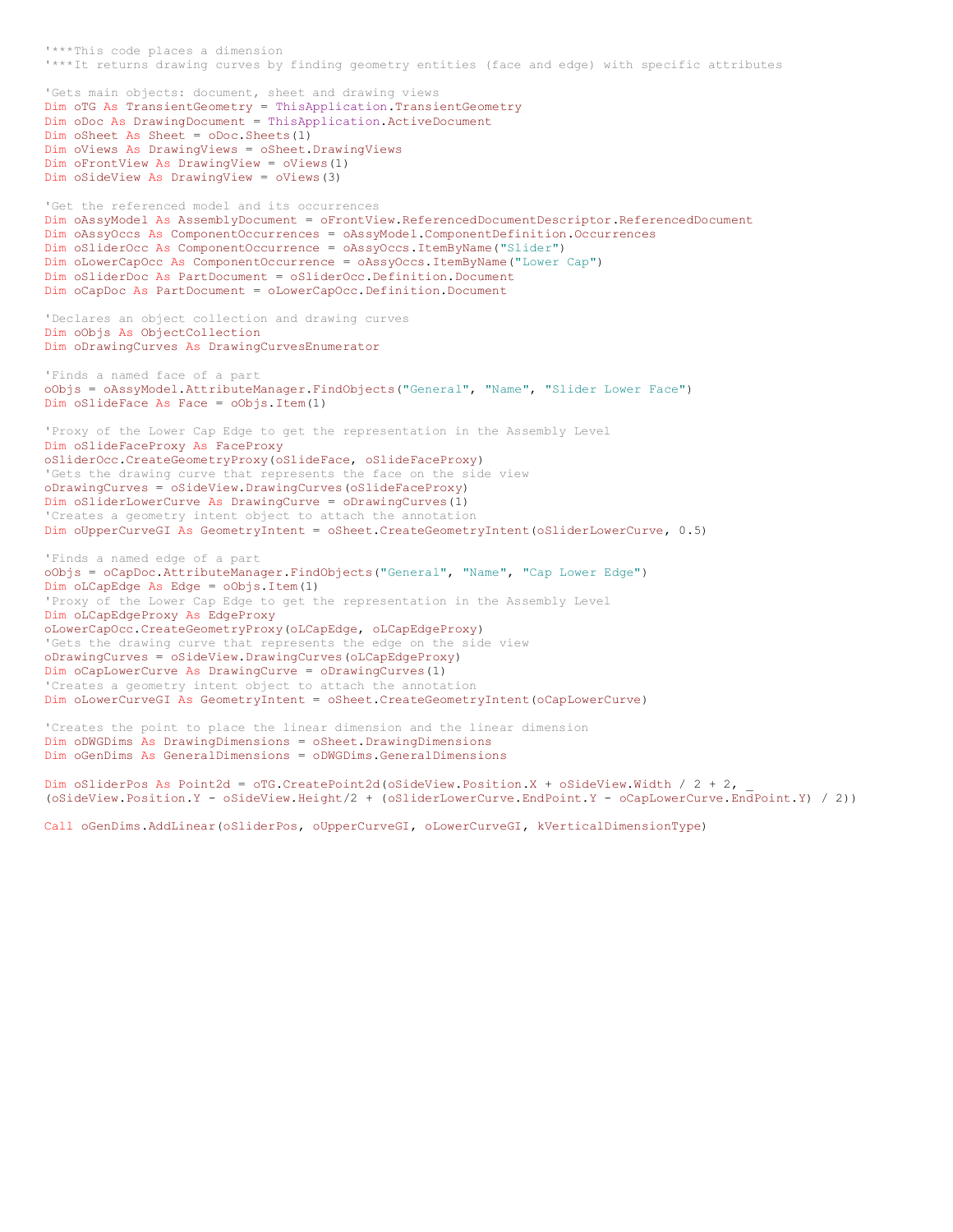```
'***It creates centermarks using workpoints from models
'Gets main objects: document, sheet and drawing views
Dim oTG As TransientGeometry = ThisApplication.TransientGeometry
Dim oDoc As DrawingDocument = ThisApplication.ActiveDocument
Dim oSheet As Sheet = oDoc.Sheets(1)
Dim oViews As DrawingViews = oSheet.DrawingViews
Dim oFrontView As DrawingView = oViews(1)
Dim oSideView As DrawingView = oViews(3)
'Gets/Creates the centermark styles
Dim oStylesManager As DrawingStylesManager
oStylesManager=ThisApplication.ActiveDocument.StylesManager
Dim oCMStyleForDims As CentermarkStyle
Try
         oCMStyleForDims = oStylesManager.CentermarkStyles.Item("Center Mark (for AutoDims)")
Catch
         oRefCMStyle = oStylesManager.CentermarkStyles(1)
         oCMStyleForDims = oRefCMStyle.Copy("Center Mark (for AutoDims)")
         oCMStyleForDims.MarkSize = 0.001
         oCMStyleForDims.GapDistance = 0.001
         oCMStyleForDims.OvershootDistance = 0.001
         oCMStyleForDims.ExtensionLength = 0.001
         oCMStyleForDims.DefaultRadius = 0.001
End Try
'Get the referenced model and its occurrences
Dim oAssyModel As AssemblyDocument = oFrontView.ReferencedDocumentDescriptor.ReferencedDocument
Dim oAssyOccs As ComponentOccurrences = oAssyModel.ComponentDefinition.Occurrences
Dim oUpperCapOcc As ComponentOccurrence = oAssyOccs.ItemByName("Upper Cap")
Dim oCapDoc As PartDocument = oUpperCapOcc.Definition.Document
'Declares dimensions
Dim oDWGDims As DrawingDimensions = oSheet.DrawingDimensions
Dim oGenDims As GeneralDimensions = oDWGDims.GeneralDimensions
'Gets the second workpoint of the assembly
Dim oAssyWorkPoints As WorkPoints = oAssyModel.ComponentDefinition.WorkPoints
Dim oArmTopWPo As WorkPoint = oAssyWorkPoints.Item(2)
'Gets the second workpoint of an occurrence
Dim oCapWorkPoints As WorkPoints = oCapDoc.ComponentDefinition.WorkPoints
Dim oCapMidWPo As WorkPoint = oCapWorkPoints(2)
Dim oCapMidWPoProxy As WorkPointProxy
oUpperCapOcc.CreateGeometryProxy(oCapMidWPo, oCapMidWPoProxy)
'Creates centermarks using workpoints
Dim oCenterMarks = oSheet.Centermarks
Dim oCMark1 As Centermark = oCenterMarks.AddByWorkFeature(oArmTopWPo, oSideView)
Dim oCMark2 As Centermark = oCenterMarks.AddByWorkFeature(oCapMidWPoProxy, oSideView)
oCMark1.Style = oCMStyleForDims
oCMark2.Style = oCMStyleForDims
oCMark1.Visible = False
oCMark2.Visible = False
'Creates geometry intent objects to attach the linear dimension
Dim oGI1 As GeometryIntent = oSheet.CreateGeometryIntent(oCMark1)
Dim oGI2 As GeometryIntent = oSheet.CreateGeometryIntent(oCMark2)
'Creates the point to place the linear dimension
Dim oDimPos As Point2d = oTG.CreatePoint2d((oCMark1.Position.X+oCMark2.Position.X)/2 , oCMark2.Position.Y + 1) 
'Creates a linear dimension
Call oGenDims.AddLinear(oDimPos, oGI1, oGI2, kHorizontalDimensionType)
```
'\*\*\*This code places a dimension using workpoints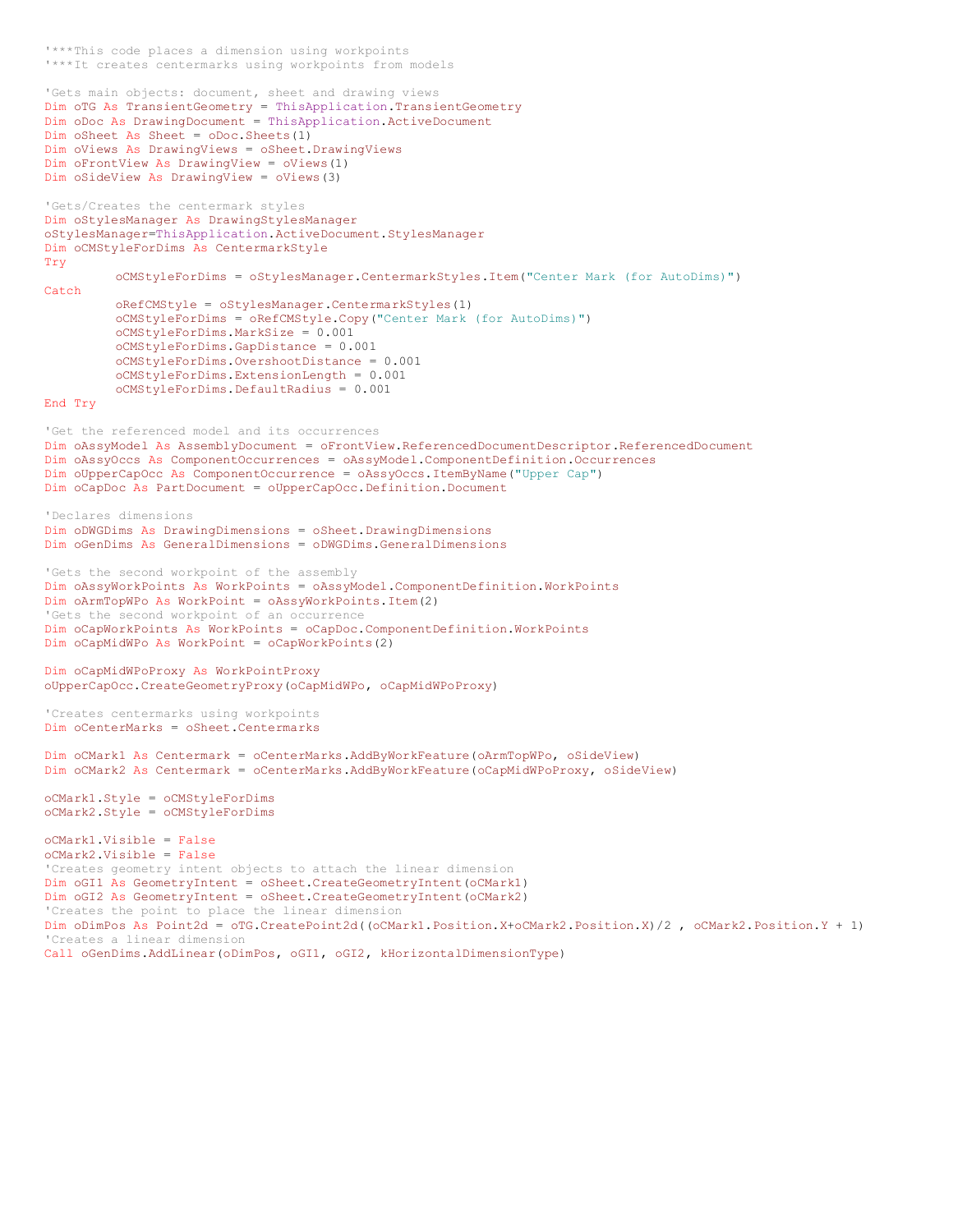'\*\*\*This code places a linear dimension using points obtained from the 3D model and transferred to the sheet '\*\*\*Note: This code uses Sheet.FindUsingPoint(Point2D, [Proximity Tolerance]) to find points from 3D to 2D sheet 'and find its related object (e.g. drawing curve segment) '\*\*\*FindUsingPoint has a limitation. It uses underlying selection functionality that Inventor uses when doing selections interactively. '\*\*\*This relies on the graphics being available because the initial selection is made to the graphics and then maps back to the associated entity

## Sub Main

'Gets main objects: document, sheet and drawing views Dim oTG As TransientGeometry = ThisApplication.TransientGeometry Dim oDoc As DrawingDocument = ThisApplication.ActiveDocument Dim oSheet As Sheet = oDoc.Sheets(1) Dim oViews As DrawingViews = oSheet.DrawingViews Dim oFrontView As DrawingView = oViews(1) Dim oSideView As DrawingView = oViews(3) 'Gets the referenced model Dim oAssyModel As AssemblyDocument = oFrontView.ReferencedDocumentDescriptor.ReferencedDocument 'Gets the max and min point of the 3D model volume Dim oAssyMin As Point = oAssyModel.ComponentDefinition.RangeBox.MinPoint Dim oAssyMax As Point = oAssyModel.ComponentDefinition.RangeBox.MaxPoint 'Clean existing dimensions Dim oDWGDims As DrawingDimensions = oSheet.DrawingDimensions Dim oGenDims As GeneralDimensions = oDWGDims.GeneralDimensions Dim oGenDim As GeneralDimension For Each oGenDim In oGenDims oGenDim.Delete Next 'Front View - Top Left Corner Dim oTLeftEdgeX 3DPo As Point = oTG.CreatePoint(oAssyMin.X, oAssyMax.Y, oAssyMin.Z) Dim oTLeftEdgeX\_2DPo As Point2d Dim oTLeftGInt As GeometryIntent GetSheetPo\_n\_GeomInt(oSheet, oFrontView, oTLeftEdgeX\_3DPo, oTLeftEdgeX\_2DPo, oTLeftGInt) 'Front View - Top Right Corner Dim oTRightEdgeX 3DPo As Point = oTG.CreatePoint(oAssyMax.X, oAssyMax.Y, oAssyMin.Z) Dim oTRightEdgeX\_2DPo As Point2d Dim oTRightGInt As GeometryIntent GetSheetPo\_n\_GeomInt(oSheet, oFrontView, oTRightEdgeX\_3DPo, oTRightEdgeX\_2DPo, oTRightGInt) 'Front View - Lower Left Corner Dim oBLeftEdgeX 3DPo As Point = oTG.CreatePoint(oAssyMax.X, oAssyMin.Y, oAssyMin.Z) Dim oBLeftEdgeX\_2DPo As Point2d Dim oBLeftGInt As GeometryIntent GetSheetPo\_n\_GeomInt(oSheet, oFrontView, oBLeftEdgeX\_3DPo, oBLeftEdgeX\_2DPo, oBLeftGInt) '\*\*\*SIDE VIEW 'SideView - Top Right Corner Dim oTR SV EdgeX 3DPo As Point = oTG.CreatePoint(oAssyMax.X, oAssyMax.Y, oAssyMin.Z) Dim oTR\_SV\_EdgeX\_2DPo As Point2d Dim oTR\_SV\_GInt As GeometryIntent GetSheetPo\_n\_GeomInt(oSheet, oSideView, oTR\_SV\_EdgeX\_3DPo, oTR\_SV\_EdgeX\_2DPo, oTR\_SV\_GInt) 'Side View - Left Edge Dim oFront\_SV\_EdgeX\_3DPo As Point = oTG.CreatePoint(oAssyMax.X, 53.8, 35.65) Dim oFront\_SV\_EdgeX\_2DPo As Point2d Dim oFront SV GInt As GeometryIntent GetSheetPo\_n\_GeomInt(oSheet, oSideView, oFront\_SV\_EdgeX\_3DPo, oFront\_SV\_EdgeX\_2DPo, oFront\_SV\_GInt) 'Width Dim DimWidthPo As Point2d = oTG.CreatePoint2d((oTLeftEdgeX 2DPo.X + (oTRightEdgeX 2DPo.X oTLeftEdgeX\_2DPo.X)/2), oTRightEdgeX\_2DPo.Y + 2) oGenDims.AddLinear(DimWidthPo, oTLeftGInt, oTRightGInt, kHorizontalDimensionType) 'Height Dim DimHeightPo As Point2d = oTG.CreatePoint2d(oTLeftEdgeX\_2DPo.X - 2, (oTLeftEdgeX\_2DPo.Y -(oTLeftEdgeX\_2DPo.Y - oBLeftEdgeX\_2DPo.Y)/2)) oGenDims.AddLinear(DimHeightPo, oTLeftGInt, oBLeftGInt, kVerticalDimensionType) 'Depth Dim DimDepthPo As Point2d = oTG.CreatePoint2d((oFront SV EdgeX 2DPo.X + (oTR SV EdgeX 2DPo.X oFront SV EdgeX 2DPo.X)/2), oTR SV EdgeX 2DPo.Y + 2)

```
oGenDims.AddLinear(DimDepthPo,oFront_SV_GInt,oTR_SV_GInt, kHorizontalDimensionType)
```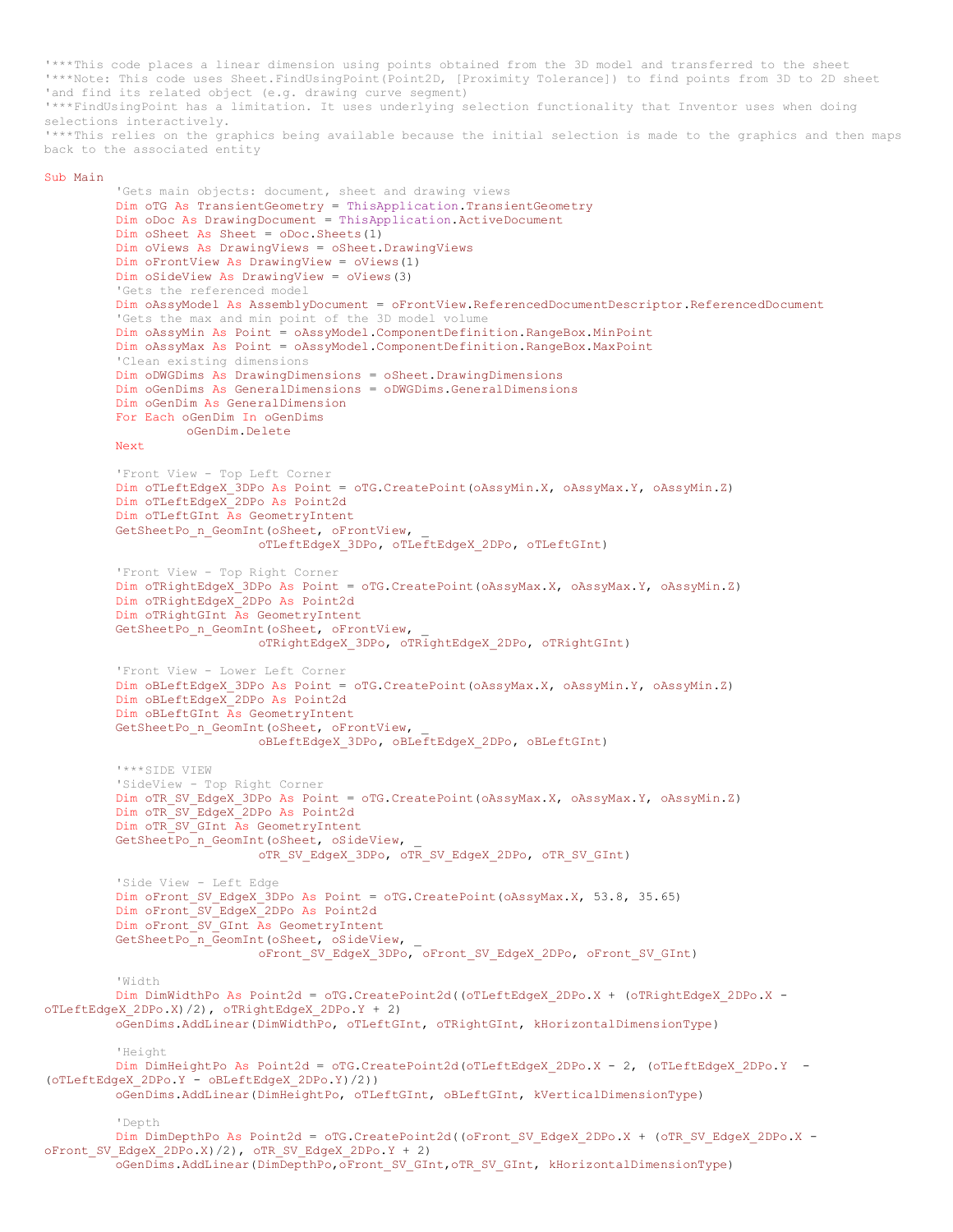## End Sub

```
'Subprocedure to sheet point and the geometry intent object
Sub GetSheetPo n GeomInt(oSheet As Sheet, oView As DrawingView,
                  ModelPo As Point, ByRef SheetPo As Point2d, ByRef oGI As GeometryIntent)
         'Get a sheet point using a 3D model point
         SheetPo = oView.ModelToSheetSpace(ModelPo)
         'Method that finds drawing curve segments, entities on a sheet sketch, centerlines and centermarks that
         the given point lies on.
         Dim oItemsFoundAtPoint As ObjectsEnumerator = oSheet.FindUsingPoint(SheetPo, 0.001)
         Dim oCurvSegAtPo As DrawingCurveSegment
         Dim oCurvAtPo As DrawingCurve
         Dim oItemNoFAPo As Integer
         For oItemNoFAPo = 1 To oItemsFoundAtPoint.Count
                   If oItemsFoundAtPoint.Item(oItemNoFAPo).Type = kDrawingCurveSegmentObject
                            oCurvSegAtPo = oItemsFoundAtPoint.Item(oItemNoFAPo)
                            If Round(oCurvSegAtPo.StartPoint.X,2) = Round(oCurvSegAtPo.EndPoint.X,2)
                                      oCurvAtPo = oCurvSegAtPo.Parent
                                      oGI = oSheet.CreateGeometryIntent(oCurvAtPo, SheetPo)
                                      Exit For
                            End If
                  End If
         Next
```
End Sub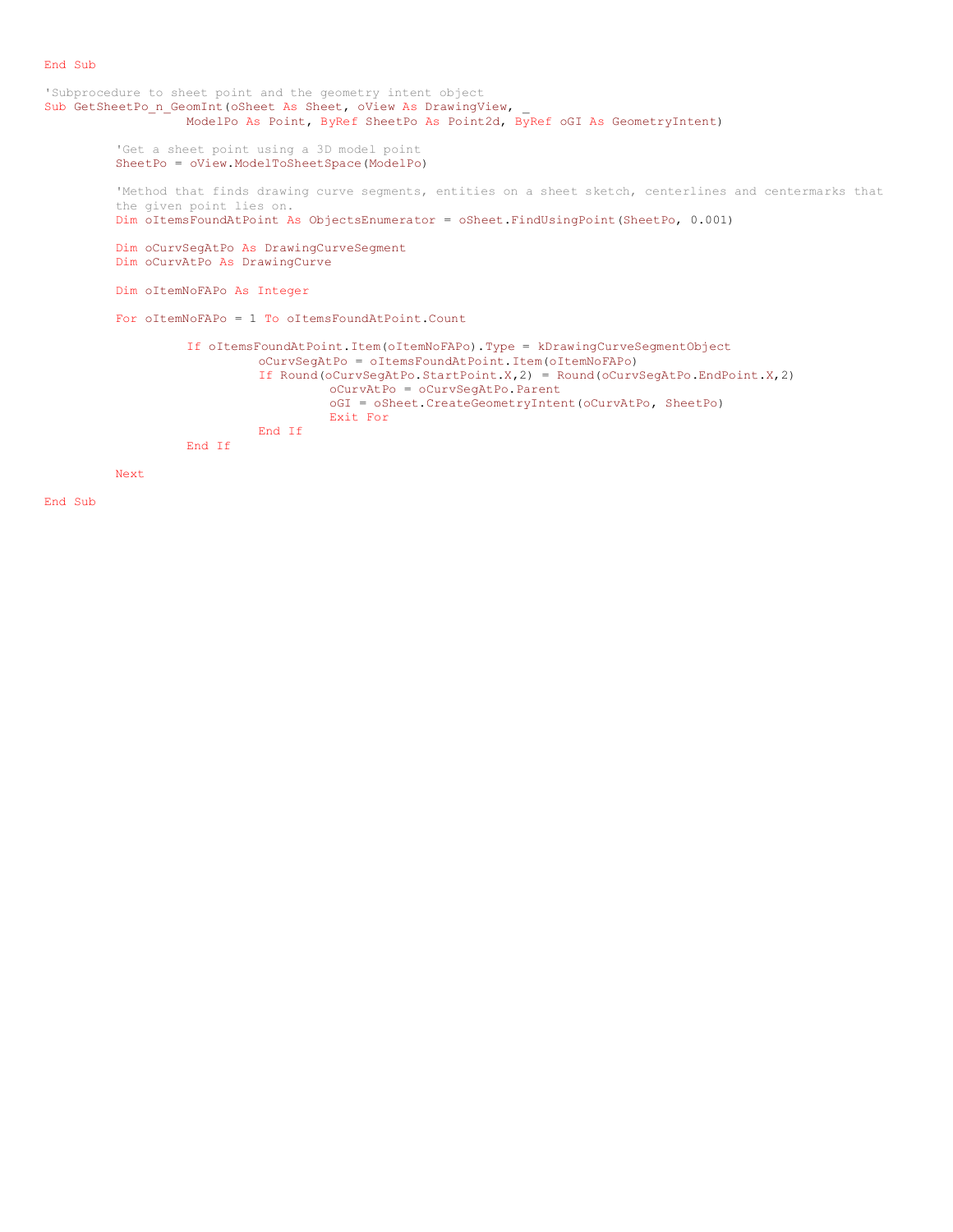'PLACE AUTOMATED CENTERLINES

```
'Gets the active document - drawing
Dim oDoc As DrawingDocument = ThisApplication.ActiveDocument
```

```
'Gets drawing settings
Dim oDrawingSettings As DrawingSettings
oDrawingSettings = oDoc.DrawingSettings
```

```
'Get the sheet
Dim oSheet As Sheet = oDoc.Sheets(1)
```

```
'Clean Centerlines
Dim oCenterlines As Centerlines = oSheet.Centerlines
Dim oCenterline As Centerline
For Each oCenterline In oCenterlines
         oCenterline.Delete
Next
```
'Clean Centermarks Dim oCentermarks As Centermarks = oSheet.Centermarks Dim oCentermark As Centermark For Each oCentermark In oCentermarks oCentermark.Delete

## Next

```
'Get the drawing views collection
Dim oDrawingViews As DrawingViews = oSheet.DrawingViews
```

```
Dim oFrontView As DrawingView = oDrawingViews.Item(1)
Dim oSecView As DrawingView = oDrawingViews.Item(2)
```

```
'Get the automated centerline settings object
Dim oAutoCenterlines As AutomatedCenterlineSettings
oAutoCenterlines = oDrawingSettings.AutomatedCenterlineSettings
```

```
'Select the automated centerline settings to place in the views
oAutoCenterlines.ApplyToRevolutions = True
oAutoCenterlines.ApplyToCylinders = True
oAutoCenterlines.ApplyToHoles = True
oAutoCenterlines.ApplyToCircularPatterns = True
oAutoCenterlines.ProjectionNormalAxis = True
```

```
'Front View - Sets the Automated Centerlines
oFrontView.SetAutomatedCenterlineSettings(oAutoCenterlines)
```

```
'Side View - Sets the Automated Centerlines
oAutoCenterlines.ProjectionNormalAxis = False
oAutoCenterlines.ProjectionParallelAxis = True
```
oSecView.SetAutomatedCenterlineSettings(oAutoCenterlines)